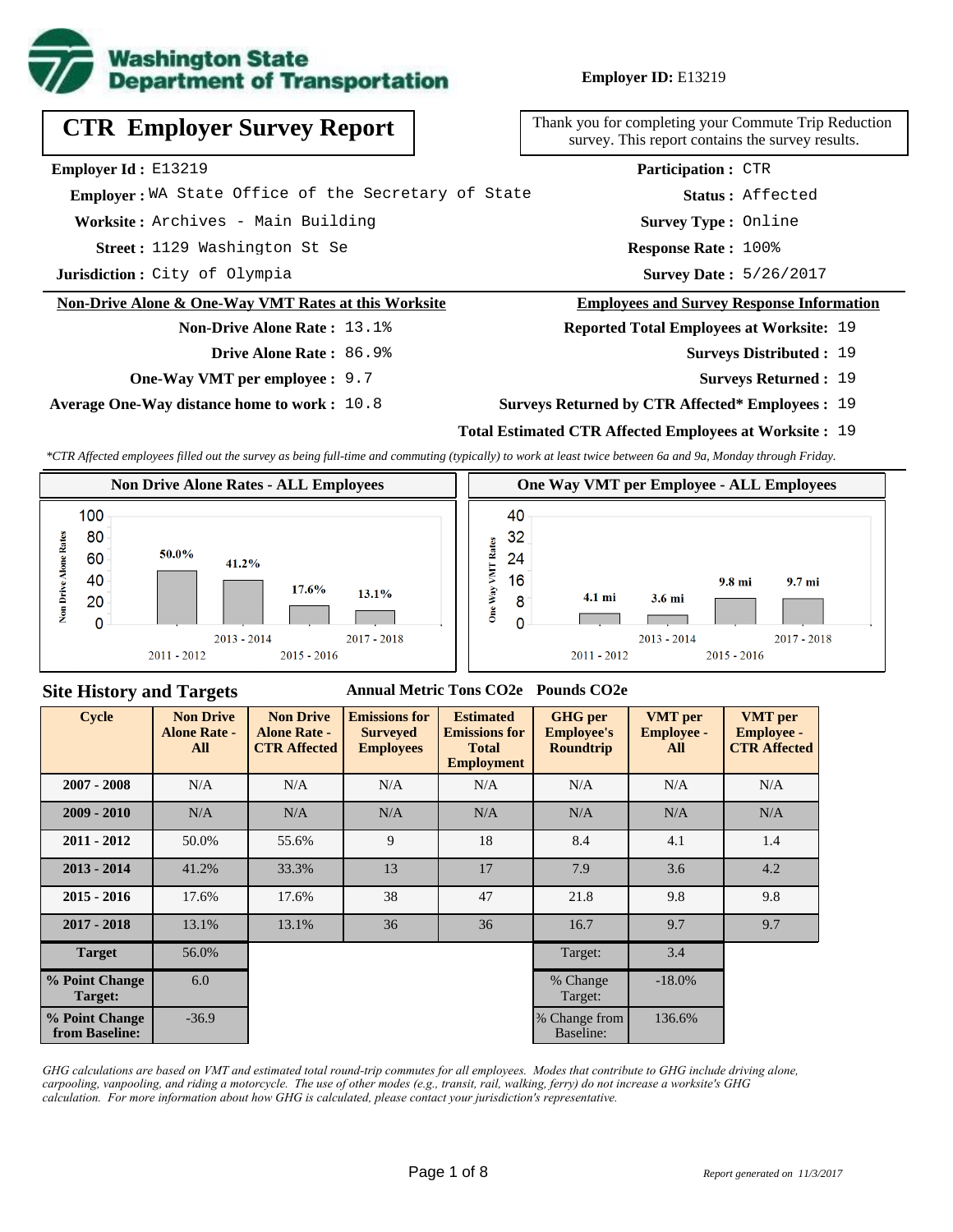

### **Commute Trips By Mode - All Employees**

**Q.4: Last week, what type of transportation did you use each day to commute TO your usual work location? (Mode used for the longest distance.)**



*\* Motorcycle-1 is now included in Drive Alone and Motorcycle-2 is included in Carpool. Information about these trips is still available by request.*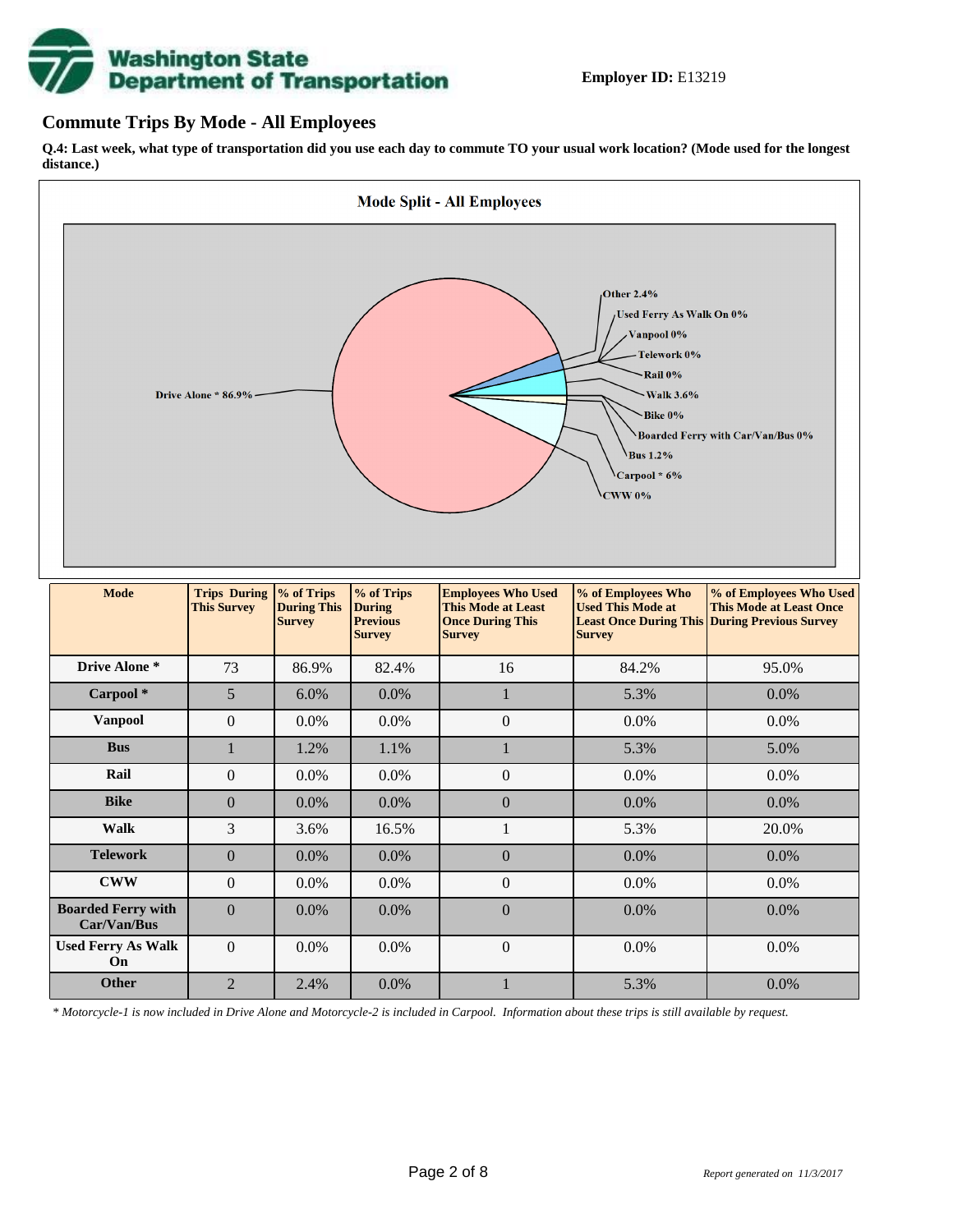

### **Commute Trips By Mode - Affected Employees**

**Q.4: Last week, what type of transportation did you use each day to commute TO your usual work location? (Mode used for the longest distance.)**



*\* Motorcycle-1 is now included in Drive Alone and Motorcycle-2 is included in Carpool. Information about these trips is still available by request.*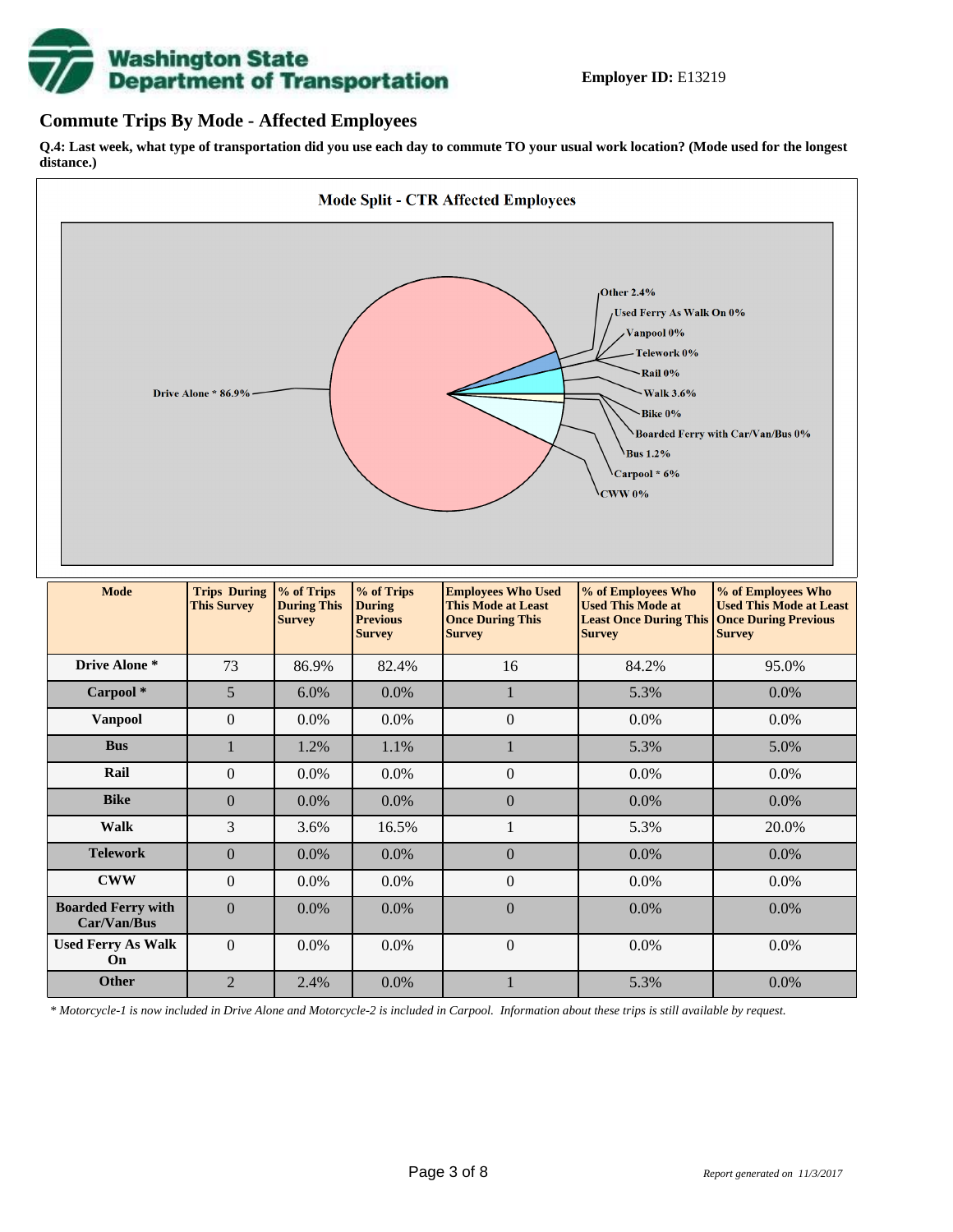

# **Alternative Modes - Number of Employees Who Used a Non-Drive Alone Mode:**

| <b>Non-Drive Alone</b><br><b>Number Of Days</b> | Exactly this $#$ of<br><b>Employees</b> | <b>Exactly this % of</b><br><b>Employees</b> | At least # of<br><b>Employees</b> | At least % of<br>employees |  |  |
|-------------------------------------------------|-----------------------------------------|----------------------------------------------|-----------------------------------|----------------------------|--|--|
| 0 Day                                           | 16                                      | 84%                                          | 19                                | 100%                       |  |  |
| 1 Days                                          |                                         | 5%                                           | 3                                 | 16%                        |  |  |
| 2 Days                                          | $\mathbf{0}$                            | 0%                                           | $\overline{2}$                    | 11%                        |  |  |
| 3 Days                                          | $\theta$                                | 0%                                           | $\mathfrak{D}$                    | 11%                        |  |  |
| 4 Days                                          | $\Omega$                                | 0%                                           | $\overline{2}$                    | 11%                        |  |  |
| 5 Days                                          | $\overline{2}$                          | 11%                                          | $\overline{2}$                    | 11%                        |  |  |
| <b>6 or More Days</b>                           | 0                                       | 0%                                           | $\Omega$                          | 0%                         |  |  |

## **Count by Occupancy of Carpools and Vanpools**

**Q.4 If you used a carpool or vanpool as part of your commute, how many people (age 16 or older) are usually in the vehicle?**

| <b>Ridesharing Occupancy</b> | <b>Mode</b> | <b>Response Count</b> |
|------------------------------|-------------|-----------------------|
| $2*$                         | Carpool     | 5                     |
| 3                            | Carpool     | $\boldsymbol{0}$      |
| 4                            | Carpool     | $\theta$              |
| 5                            | Carpool     | $\overline{0}$        |
| >5                           | Carpool     | $\overline{0}$        |
| $<$ 5                        | Vanpool     | $\overline{0}$        |
| 5                            | Vanpool     | $\overline{0}$        |
| 6                            | Vanpool     | $\boldsymbol{0}$      |
| 7                            | Vanpool     | $\overline{0}$        |
| 8                            | Vanpool     | $\boldsymbol{0}$      |
| 9                            | Vanpool     | $\overline{0}$        |
| 10                           | Vanpool     | $\overline{0}$        |
| 11                           | Vanpool     | $\boldsymbol{0}$      |
| 12                           | Vanpool     | $\boldsymbol{0}$      |
| 13                           | Vanpool     | $\boldsymbol{0}$      |
| 14                           | Vanpool     | $\overline{0}$        |
| >14                          | Vanpool     | $\boldsymbol{0}$      |

\* Motorcycle-2 counted with Carpool-2 for this table.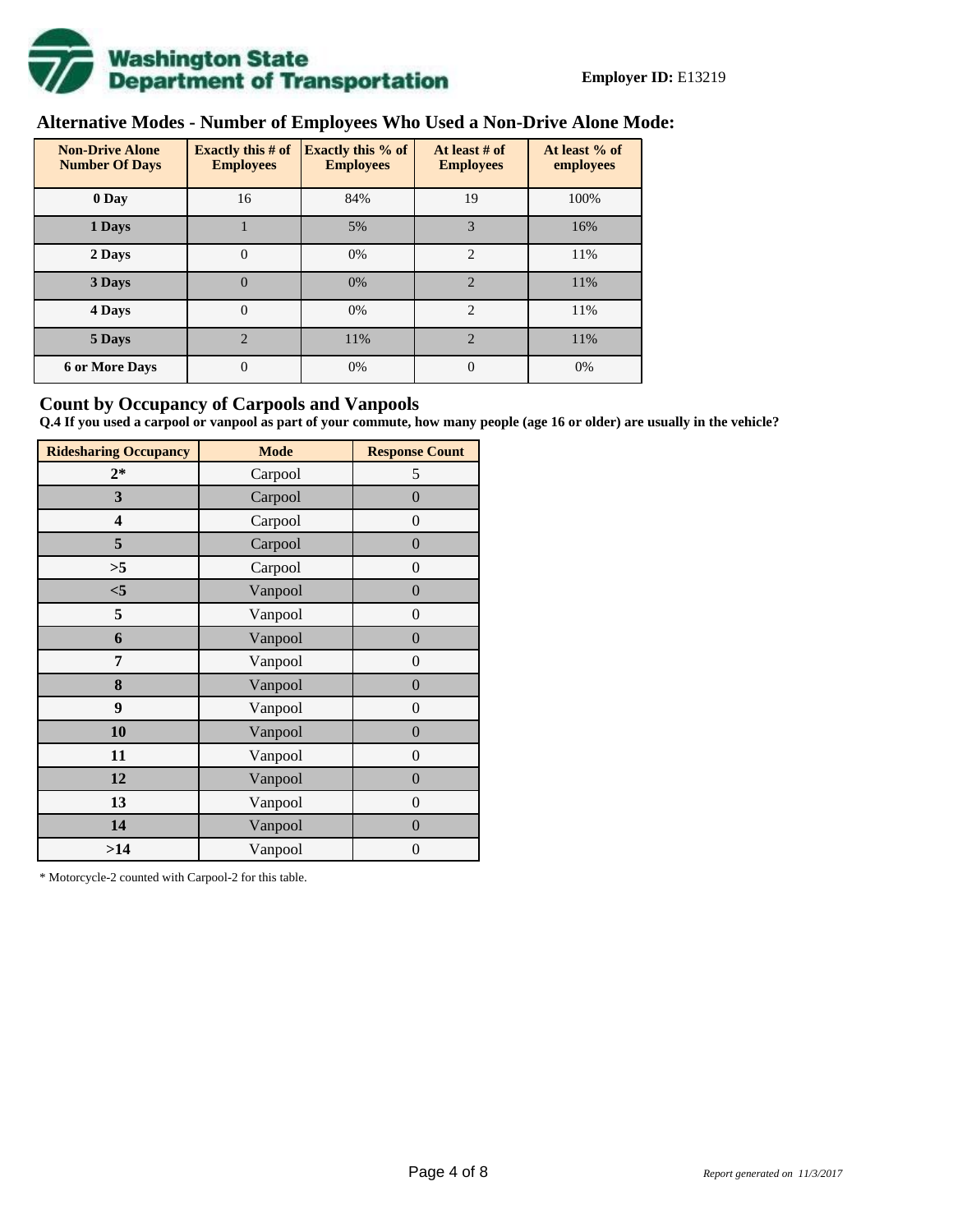

# **Reported Work Schedule - All Employees**

**Q.8 Which of the following best describes your work schedule?**

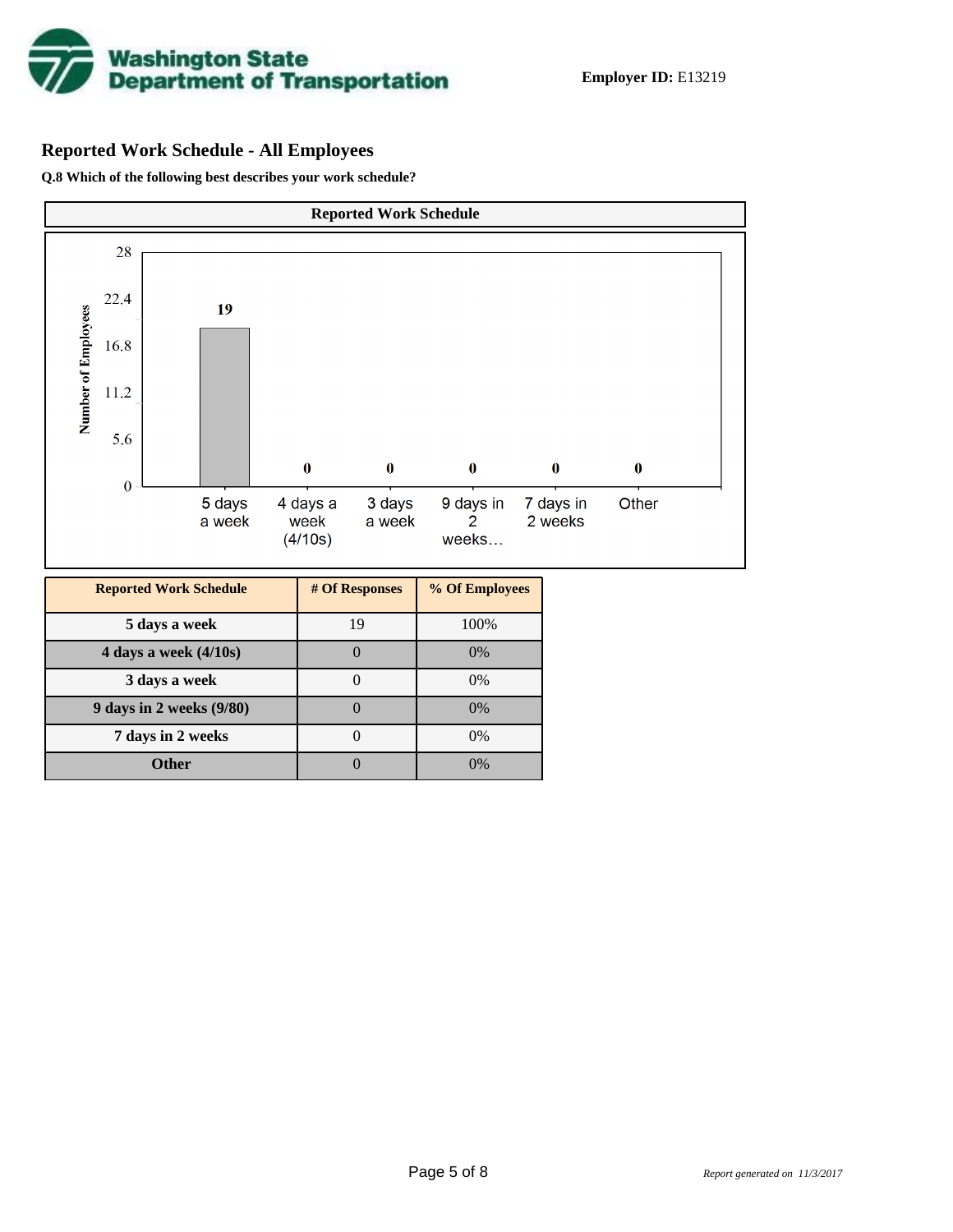

## **Parking and Telework**

**Q.9: On the most recent day that you drove alone to work, did you pay to park? (Mark "yes" if you paid that day, if you prepaid, if you are billed later, or if the cost of parking is deducted from your paycheck.)**



**Q.10: How many days do you typically telework?**

| <b>Telework Frequency</b>           | # of Responses | % of Responses |
|-------------------------------------|----------------|----------------|
| No Answer/Blank                     |                | $0.0\%$        |
| I don't telework                    | 18             | 94.7%          |
| Occasionally, on an as-needed basis |                | $0.0\%$        |
| $1-2$ days/month                    |                | $0.0\%$        |
| $1 \text{ day/week}$                |                | $0.0\%$        |
| 2 days/week                         |                | 5.3%           |
| 3 days/week                         |                | $0.0\%$        |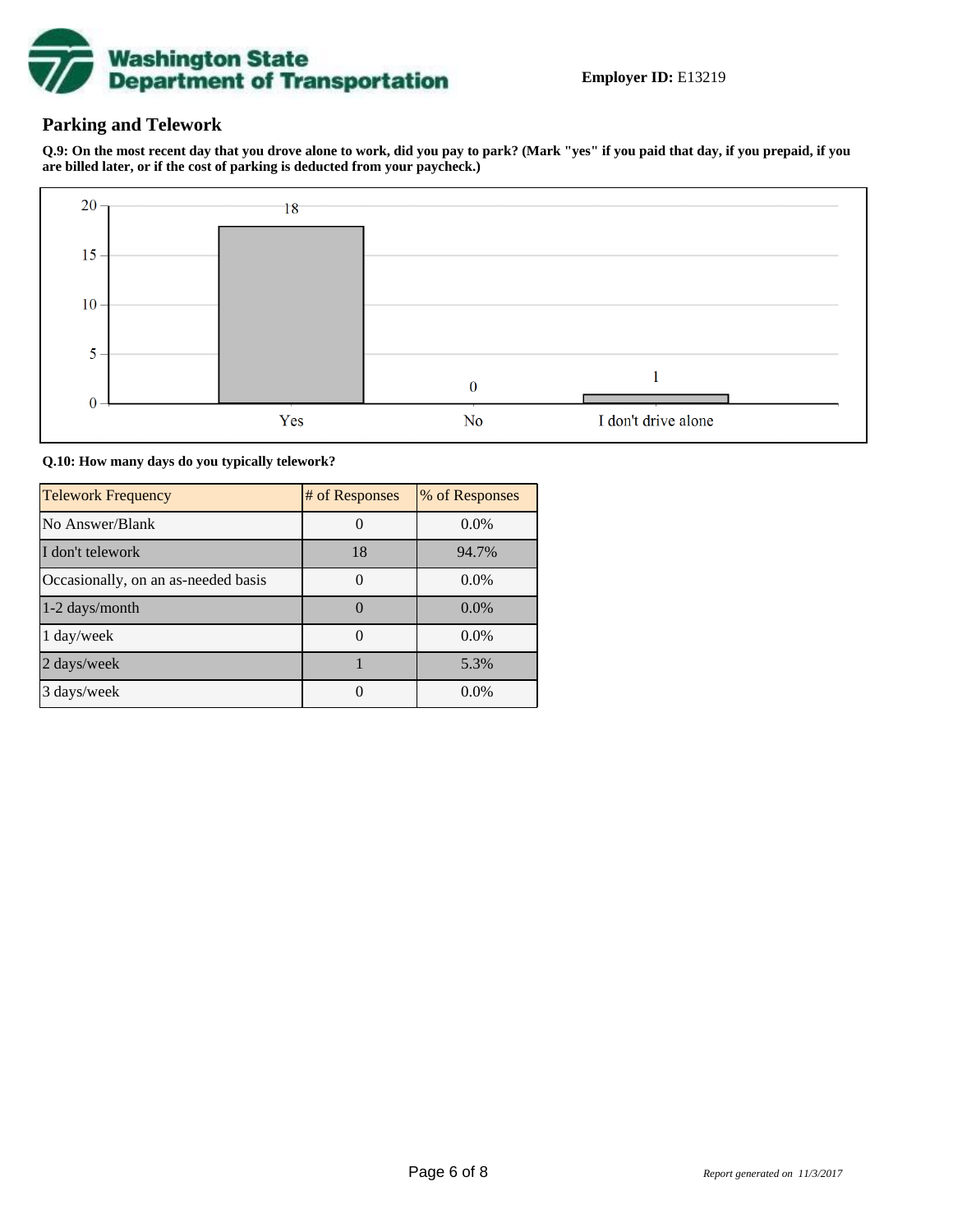

# **Reasons for driving alone to work/not driving alone to work**

**Q11. When you do not drive alone to work, what are the three most important reasons?**

| <b>Question Text</b>                                           | # of Responses           | % of Responses |
|----------------------------------------------------------------|--------------------------|----------------|
| Personal health or well-being                                  | 6                        | 17.1%          |
| Environmental and community benefits                           | 5                        | 14.3%          |
| Free or subsidized bus, train, vanpool pass or fare benefit    | $\overline{4}$           | 11.4%          |
| Cost of parking or lack of parking                             | $\overline{4}$           | 11.4%          |
| Driving myself is not an option                                | $\overline{4}$           | 11.4%          |
| Other                                                          | $\overline{4}$           | 11.4%          |
| Financial incentives for carpooling, bicycling or walking.     | 3                        | 8.6%           |
| To save money                                                  | $\overline{\mathcal{L}}$ | 5.7%           |
| I have the option of teleworking                               | $\mathbf{1}$             | 2.9%           |
| Emergency ride home is provided                                |                          | 2.9%           |
| Preferred/reserved carpool/vanpool parking is provided         |                          | 2.9%           |
| To save time using the HOV lane                                | $\Omega$                 | $0.0\%$        |
| I receive a financial incentive for giving up my parking space | $\theta$                 | 0.0%           |

#### **Q12. When you drive alone to work, what are the three most important reasons?**

| <b>Question Text</b>                                      | # of Responses | % of Responses |
|-----------------------------------------------------------|----------------|----------------|
| Riding the bus or train is inconvenient or takes too long | 12             | 25.0%          |
| I like the convenience of having my car                   | 11             | 22.9%          |
| My commute distance is too short                          | 7              | 14.6%          |
| Family care or similar obligations                        | 7              | 14.6%          |
| Other                                                     | 4              | 8.3%           |
| My job requires me to use my car for work                 | 3              | 6.3%           |
| Bicycling or walking isn't safe                           | 3              | 6.3%           |
| I need more information on alternative modes              |                | 2.1%           |
| There isn't any secure or covered bicycle parking         | $\theta$       | $0.0\%$        |